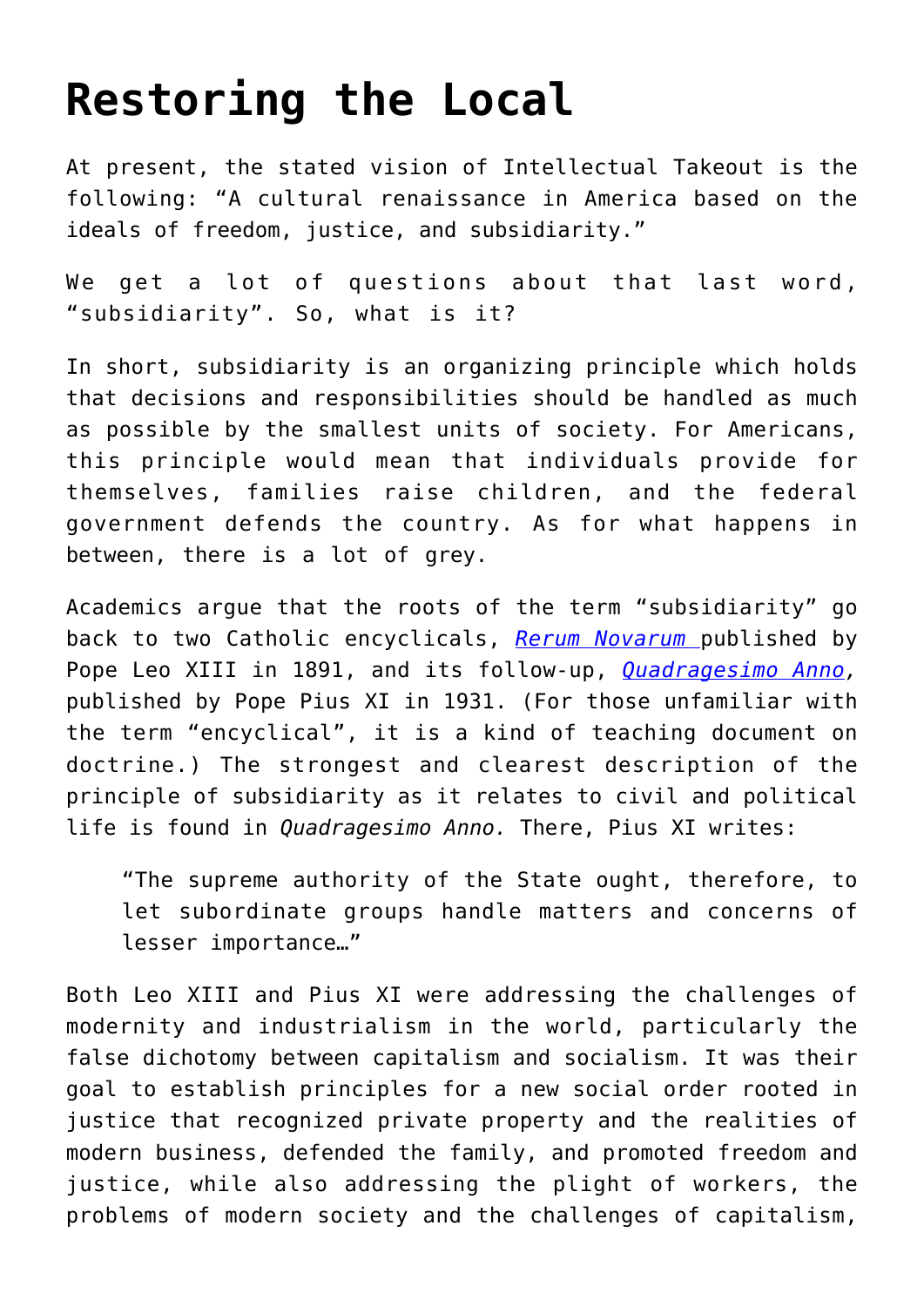as well as what they believed to be the destructive nature of socialism.

In *Rerum Novarum,* Leo XIII makes his position clear:

"In any case we clearly see, and on this there is general agreement, that some opportune remedy must be found quickly for the misery and wretchedness pressing so unjustly on the majority of the working class: for the ancient workingmen's guilds were abolished in the last century, and no other protective organization took their place. Public institutions and the laws set aside the ancient religion. Hence, by degrees it has come to pass that working men have been surrendered, isolated and helpless, to the hardheartedness of employers and the greed of unchecked competition. The mischief has been increased by rapacious usury, which, although more than once condemned by the Church, is nevertheless, under a different guise, but with like injustice, still practiced by covetous and grasping men. To this must be added that the hiring of labor and the conduct of trade are concentrated in the hands of comparatively few; so that a small number of very rich men have been able to lay upon the teeming masses of the laboring poor a yoke little better than that of slavery itself.

To remedy these wrongs the socialists, working on the poor man's envy of the rich, are striving to do away with private property, and contend that individual possessions should become the common property of all, to be administered by the State or by municipal bodies. They hold that by thus transferring property from private individuals to the community, the present mischievous state of things will be set to rights, inasmuch as each citizen will then get his fair share of whatever there is to enjoy. But their contentions are so clearly powerless to end the controversy that were they carried into effect the working man himself would be among the first to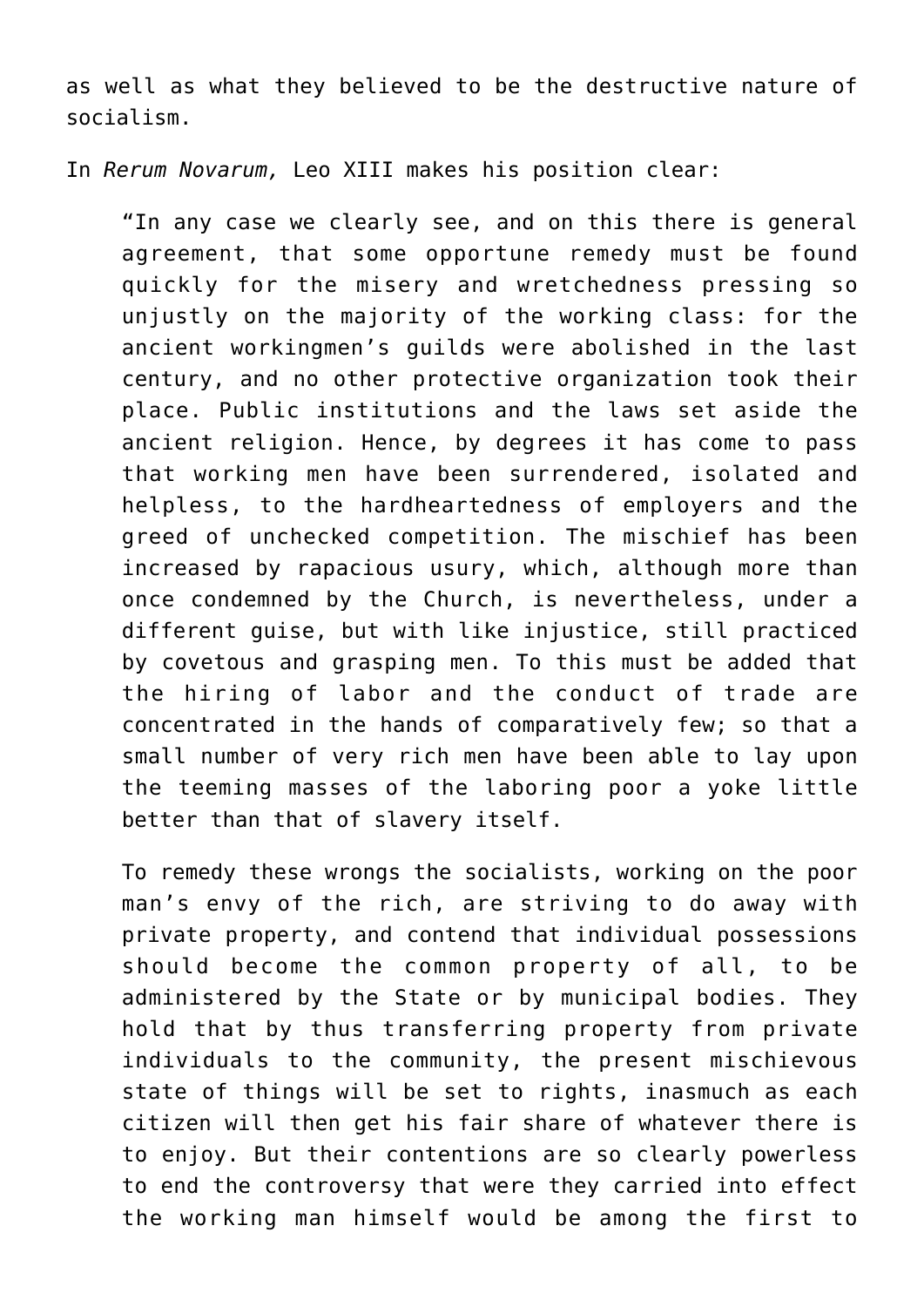suffer. They are, moreover, emphatically unjust, for they would rob the lawful possessor, distort the functions of the State, and create utter confusion in the community."

For Leo XIII and Pius XI, the solution wasn't in increasing or abolishing government, or in redistribution, but rather rethinking the state and society based on the natural order. The starting point in that process was the idea of subsidiarity as an ordering principle. We see it fleshed out in greater detail in Pius XI's *Quadragesimo Anno:*

"When we speak of the reform of institutions, the State comes chiefly to mind, not as if universal well-being were to be expected from its activity, but because things have come to such a pass through the evil of what we have termed 'individualism' that, following upon the overthrow and near extinction of that rich social life which was once highly developed through associations of various kinds, there remain virtually only individuals and the State. This is to the great harm of the State itself; for, with a structure of social governance lost, and with the taking over of all the burdens which the wrecked associations once bore. The State has been overwhelmed and crushed by almost infinite tasks and duties.

As history abundantly proves, it is true that on account of changed conditions many things which were done by small associations in former times cannot be done now save by large associations. Still, that most weighty principle, which cannot be set aside or changed, remains fixed and unshaken in social philosophy: Just as it is gravely wrong to take from individuals what they can accomplish by their own initiative and industry and give it to the community, so also it is an injustice and at the same time a grave evil and disturbance of right order to assign to a greater and higher association what lesser and subordinate organizations can do. For every social activity ought of its very nature to furnish help to the members of the body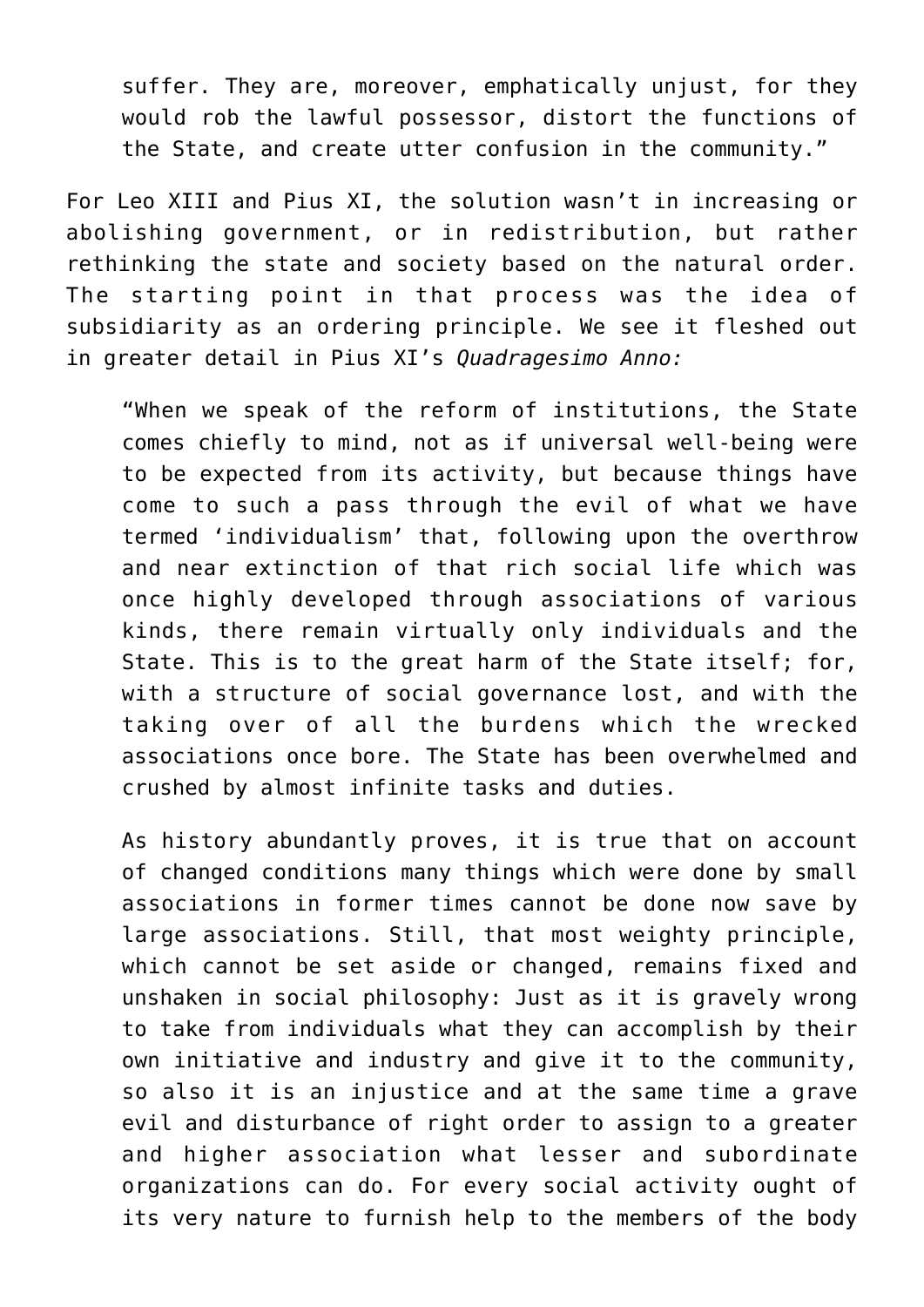social, and never destroy and absorb them.

The supreme authority of the State ought, therefore, to let subordinate groups handle matters and concerns of lesser importance, which would otherwise dissipate its efforts greatly. Thereby the State will more freely, powerfully, and effectively do all those things that belong to it alone because it alone can do them: directing, watching, urging, restraining, as occasion requires and necessity demands. Therefore, those in power should be sure that the more perfectly a graduated order is kept among the various associations, in observance of the principle of 'subsidiary function,' the stronger social authority and effectiveness will be the happier and more prosperous the condition of the State."

As we reflect upon the modern world, the words of Pius XI ring even more true. Now more than ever society is atomized. Often, the individual's strongest, most direct relationship is with either government or employer. The bonds of civil society have largely disintegrated.

As a guiding principle, subsidiarity seems to best align with human dignity, the restoration of the local, the rebuilding of civil society, and justice. Rather than simply saying this is the law or this is how things must be, it asks whether or not the smallest unit of society can handle the task before it and if that task aligns with its natural tendencies.

For example, most individuals will be able to provide for themselves and therefore should. But others cannot due to illness or defects of birth. As that is the case, some individuals need help. But should it be the duty of the federal government, the state, the county, the city, the neighborhood, or the family to address the needs of those individuals in need? Which entity is best able to not only address the material needs of the person, but also the spiritual or emotional needs? Those are questions of justice